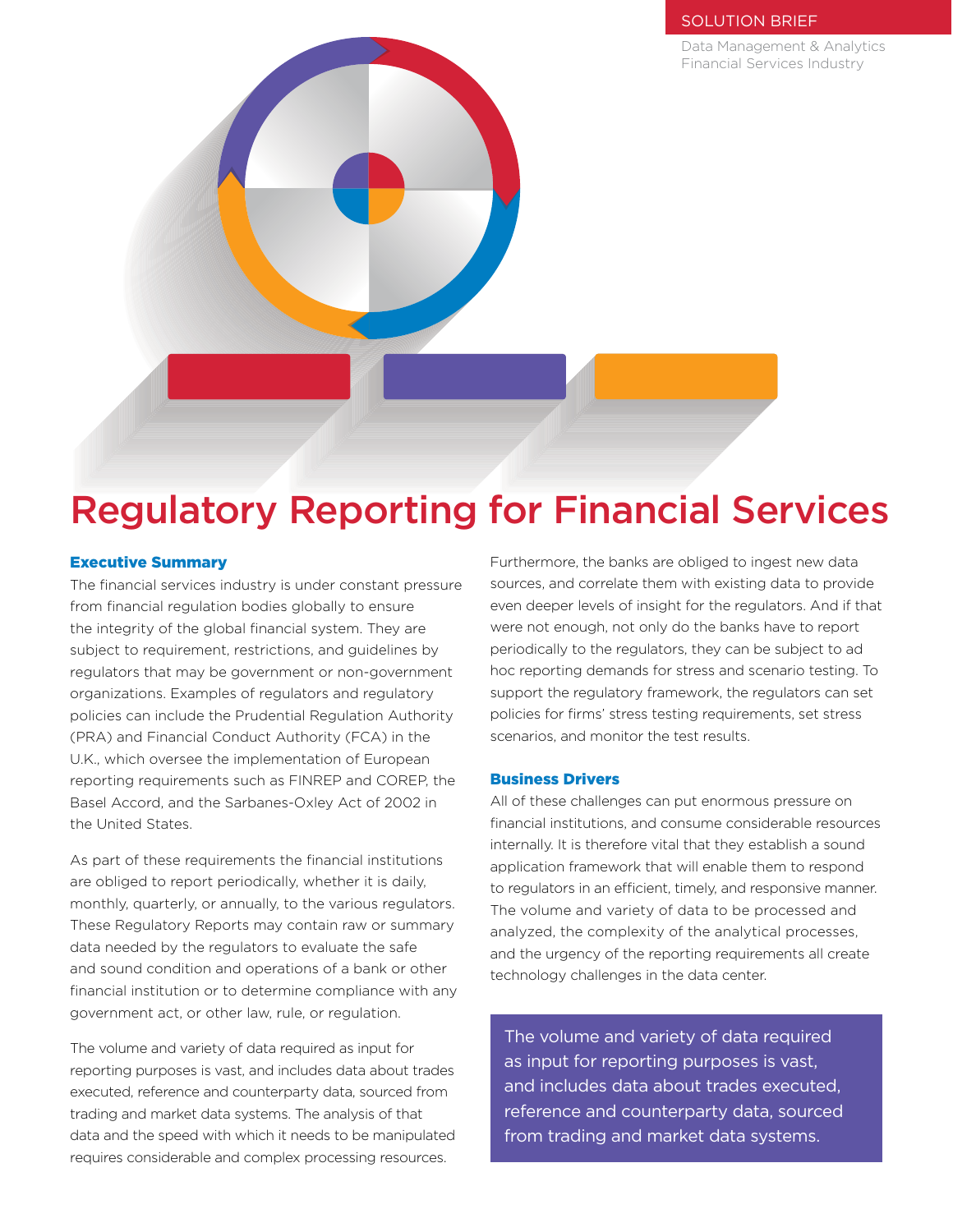Data Management & Analytics Financial Services Industry 2



#### **Figure 1.** Regulatory reporting process

With these challenges in mind, Intel has a long history of working with an ecosystem of software solution providers to develop best-of-breed solutions for the financial services industry. These challenges are not addressed by either hardware or software in isolation, but by the harmonious cooperation between all technology components, including CPU/processors, data storage (including solid-state drives), networking components, and of course the database management system software and business logic/application code. Intel invests considerable resources in working with software providers to assist them in optimizing their applications for Intel® technology.

To quote the January 2015 BIS BCBS239 Adoption progress report, "A bank should design, build, and maintain data architecture and IT infrastructure which fully supports its risk data aggregation capabilities and risk reporting practices not only in normal times but also during times of stress or crisis, while still meeting the other Principles."1

## Solution Architecture for Regulatory Reporting

Figure 1 depicts the solution architecture for a complete Regulatory Reporting solution, based on the MarkLogic\* Enterprise NoSQL database platform. Data from upstream trading systems is collected and ingested, via

an Event Stream Processing component, into a trade repository, which contains not only trade data, but also data about trading counterparties and reference data. Legal documentation in XML format may also be stored to satisfy regulatory demands to correlate contractual agreements with trades executed under such contracts. This creates a data storage requirement, which for some large banks will exceed a petabyte of data.

Data from the trade repository is then processed and analyzed for downstream reporting to the various regulatory bodies. Two key features of the downstream reporting are:

- Regulatory Store: Historically, banks have created reports for the regulators but have not stored them for future reference or back-processing. A key feature of this architecture is that all reports generated are stored in a Report Repository so they can be back-referenced.
- XBRL (Extensible Business Reporting Language) has now been adopted by many of the regulatory bodies for reporting purposes. A key feature of the solution architecture is the ability to generate the reports in the standardized form of XBRL for flexibility and extensibility.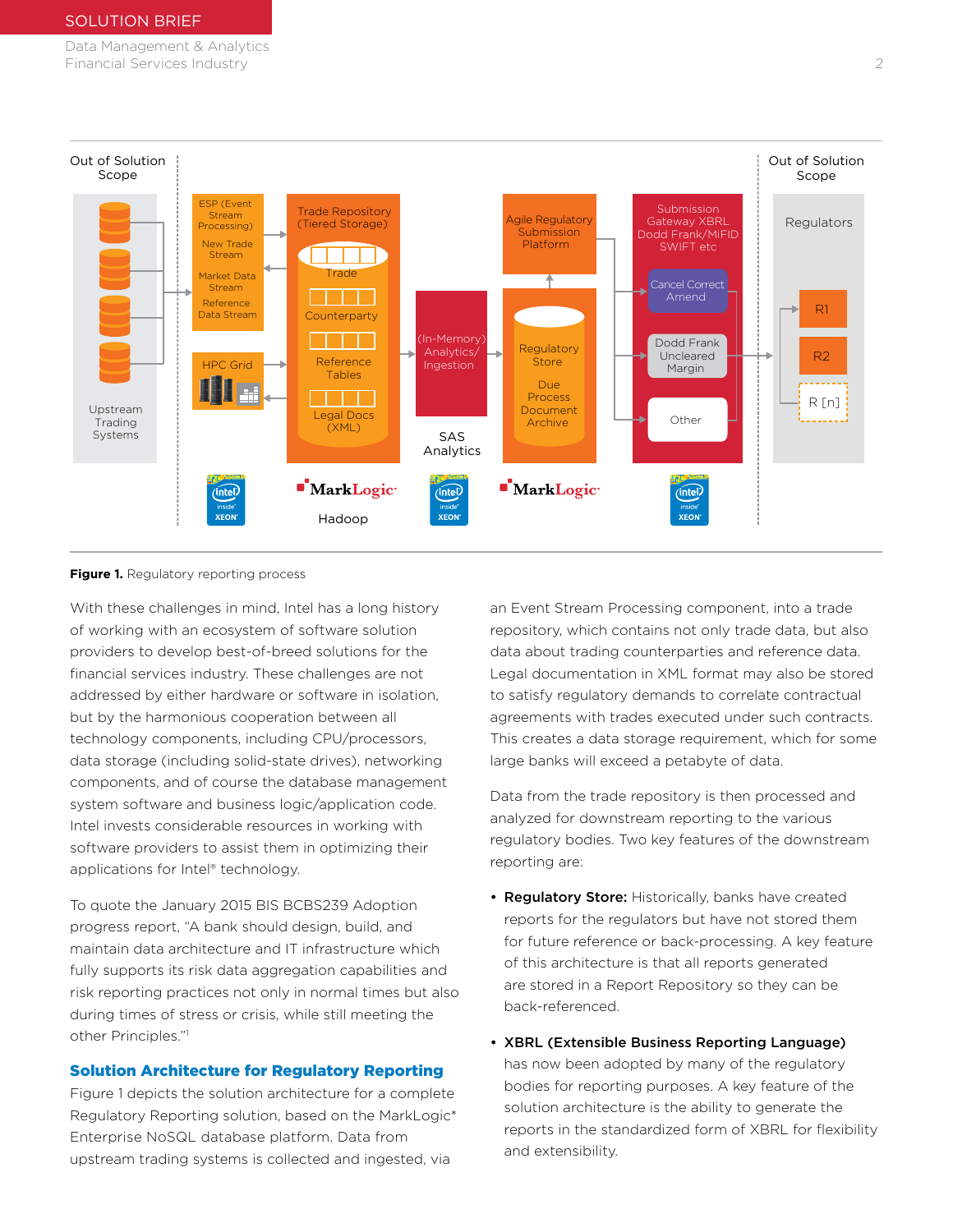Data Management & Analytics Financial Services Industry 3

An agile Regulatory Submission Platform facilitates the production of reports from the Regulatory Store while the submission gateway facilitates the transmission of those reports, in XBRL and other formats, to the relevant regulators.

Analytics capabilities may be provided by SAS, as illustrated in Figure 1, or by R from Revolution Analytics, while Qlik\* and Tableau\* may be used for business intelligence reporting (not shown in Figure 1) for more basic regulatory reporting requirements.

## Key Benefits of the MarkLogic\* Enterprise NoSQL Database

#### Lightning-Fast Search

Not another add-on, our built-in search provides sub-second results<sup>2</sup>

#### Flexible and Scalable

Scales out on any hardware environment, such as Intel® Xeon® processor-based servers, adapts as data changes and new data is added

#### Any Format

Load your transactions, customer and reference data, filings, reports, and so on without the pain of upfront data modeling

#### Reliable Performance

Transactional consistency (ACID), high availability, and government-grade security

## Unified Platform Avoids the complexity and brittleness that multiple applications carry

Lower Costs Reduces time to market, management time, and overall costs

Two key features of the MarkLogic Enterprise NoSQL database platform are also worth emphasizing:

MarkLogic Semantics provides a new approach to modeling data that focuses on relationships and context. This is particularly relevant for the correlation of data, such as legal documentation and trade data. It also extends MarkLogic's built-in search capability, providing the ability to expand searches to include related terms or to show users the connection between related entities.

The MarkLogic Bitemporal feature allows the querying of data across system and valid time axes. This is of particular importance for regulatory requirements, to avoid the increasingly harsh downside consequences from not adhering to government and industry regulations, particularly in financial services and insurance, and for audits—to preserve the history of all data, including the changes made to it, so that clear audits can be conducted without having to worry about lost data, data integrity, or cumbersome extract, transform, and load (ETL) processes with archived data.

#### About MarkLogic

Today, more data is collected than ever before and organizations have great ideas for bigger, smarter applications they can roll out to millions of users. Unfortunately, in today's world of big data, the relational databases that have been relied on for the past few decades are too limiting and inflexible. Organizations are facing a growing inability to handle their current structured data, let alone the new data sources that go unaccounted for.

Since our inception in 2001, MarkLogic Corporation has focused on offering organizations a new-generation database platform designed to integrate, store, manage, and search more data than ever before. Global enterprises and governments rely on MarkLogic to power intelligent, high-performance applications aimed at analyzing data for better insights and also running crucial day-to-day business operations.